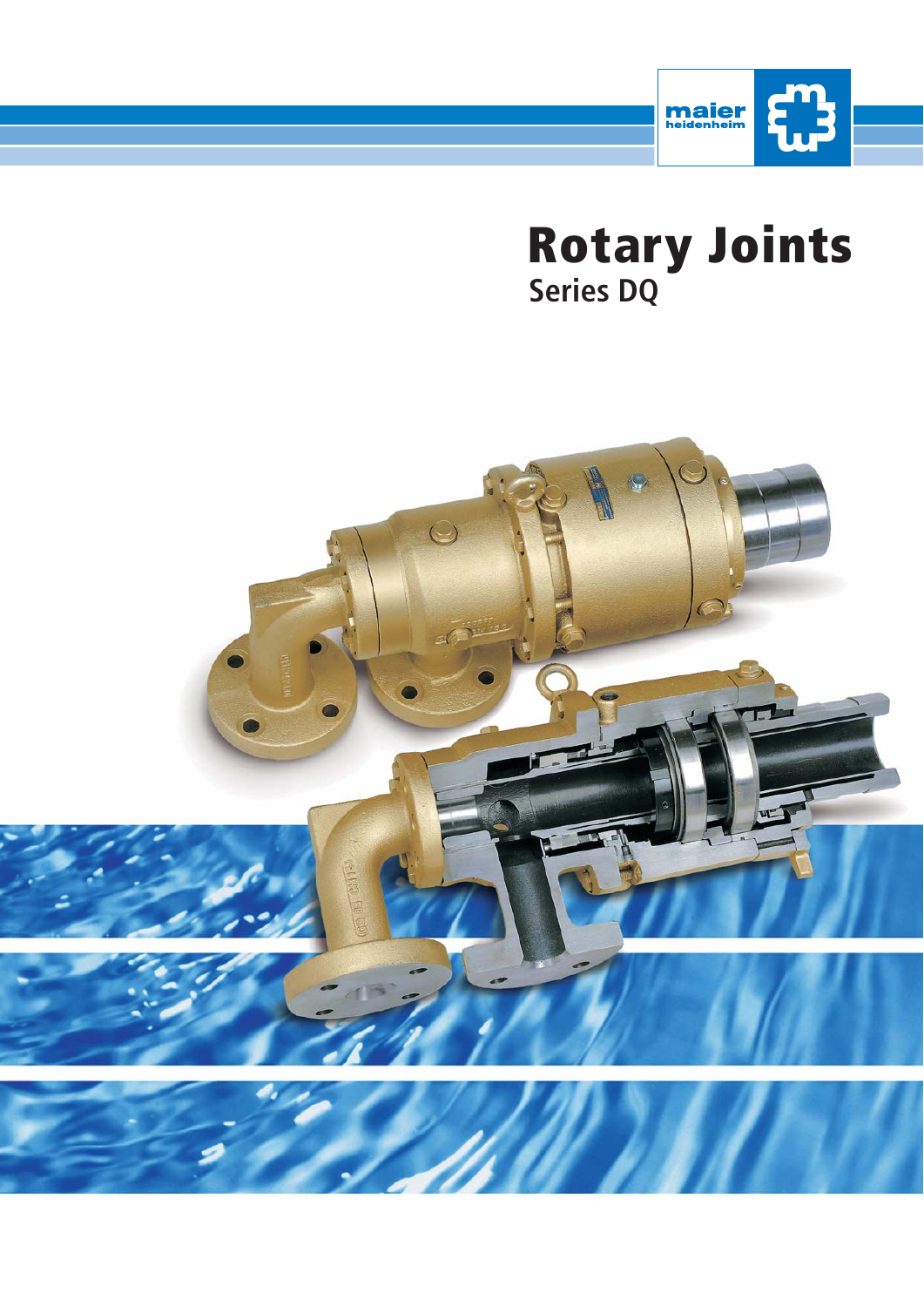## **Rotary Joints Series DQ**

#### **DQ - Rotary Joints**

are suitable for thermal oil up to 400°C and for rotational speeds of up to 2000 min-1. These applications can be found, for example, in coating and laminating plants, in paper, non-woven and textile calendars, in dryers and in rotary reaction vessels.

Chemical reactions in the form of carbonisation and cracking take place if hot thermal oil comes into contact with atmospheric oxygen. The seals will be damaged causing hot oil and oil vapours to escape.

The internationally patented DQ system prevents these effects thus offering unique advantages. Atmospheric oxygen is isolated from the hot oil by a barrier fluid. A cooling unit is used with the DQ and DQT series for cooling the barrier fluid using the same heat transfer medium as in the main circuit. The DQL version does not require a cooling unit since its temperature limit is 250°C.

The fifth DQ generation does not need a separate cooling unit. Instead, the existing oil lubrication circuit of the production facility is used and connected. This enables considerably higher speeds. Due to the temperature limitation to 250°C (482°F), series DQL does not require a cooling unit.

#### **Advantages and Features**

- **Much longer service life than other rotary** joints.
- **Longer machine availability and appropriate** maintenance schedules due to constant monitoring of the rotary joint function via the cooling unit.
- Significantly reduced risk of thermal oil and oil vapours escaping.
- The primary seal is pressure balanced and free running. A seal protector disk provides protection against coarse contamination. Further safety due to the externally loaded mechanical seal.
- The secondary seal is subject to low stress thanks to the cooled barrier fluid.
- $\blacksquare$  Insulation of the rotor protects the bearings from high temperature and prevents energy loss.
- $\blacksquare$  The function of the rotary joints is monitored via control elements on the cooling unit. In case of leakage, it is possible to continue producing up to the next scheduled shutdown.

#### **Additional Technical Design Details:**

- Housing parts of spheroidal graphite cast iron, for applications from 350°C upward of high-temperature steel.
- DN 25-40 with ball bearings; DN 50-150 with self-aligning tapered roller bearings in the area of the cooling oil.
- Bearing lubrication in the DQL via hightemperature grease. Cooled oil is used in the DQ and DQT.
- A screw plug at cooling oil connections Q is provided with thread M 6 for attaching a sensor for monitoring the bearings.
- Connection to the rotary pressure system via K-flange and conical inner rings.
- $\blacksquare$  Radial and axial housing connection with flanges to DIN 2633. Flanges to other standards, e.g. ANSI, are also available.
- Barrier fluid connections with internal thread to ISO 228.
- Prevention of rotation by means of antirotation forks which can be mounted through 8 x 45° positions.
- $\blacksquare$  Static support in the rotor for a rotating inner pipe prevents wear in this point.
- We recommend to use a special distribution system for distributing cooling oil to several rotary joints with one cooling unit.
- $\blacksquare$  Please refer to our operating instructions that can be downloaded at **www.maier-heidenheim.de** for additional information and safety precautions. Please get in touch with the factory for a user name and a password.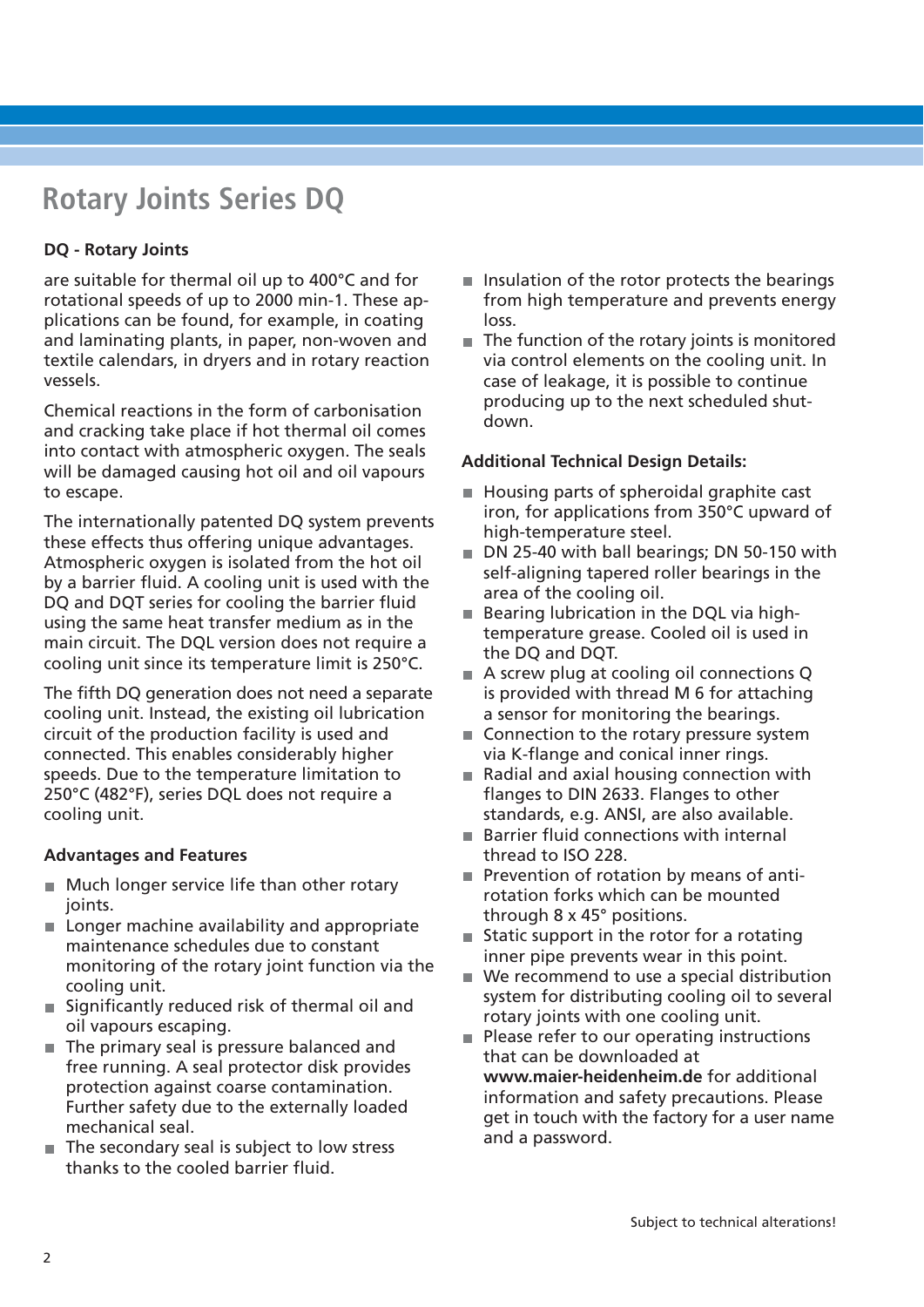## **Application Data**

| <b>Series</b>                                    |                    | <b>DQL</b>                                                            | <b>DQ</b>                  | <b>DQT</b>           | <b>DQTX</b>                                                   | DQ5                        |
|--------------------------------------------------|--------------------|-----------------------------------------------------------------------|----------------------------|----------------------|---------------------------------------------------------------|----------------------------|
| Design<br>Nominal diameter DN                    | mm                 | 1, B2<br>25150                                                        | 1, B <sub>2</sub><br>25200 | 1, B2<br>25150       | 1, B2<br>25150                                                | 1, B <sub>2</sub><br>25200 |
| Additional device for<br>cooling and lubrication |                    |                                                                       | KE, KEW<br><b>KE, KEW</b>  |                      | oil lubrication<br>KE, KEW<br>circuit provided<br>by customer |                            |
| Medium                                           |                    | thermal oil                                                           | thermal oil                | thermal oil          | thermal oil                                                   | thermal oil                |
| Temperature                                      | max °C<br>max °F   | 250<br>200 (DN 50)<br>482                                             | 300<br>572                 | 350<br>662           | 400<br>752                                                    | 300<br>572                 |
|                                                  |                    |                                                                       |                            |                      |                                                               |                            |
| <b>Pressure PN</b>                               | max bar<br>max psi | 10<br>145                                                             | 10<br>145                  | 10<br>145            | 13<br>189                                                     | 10<br>145                  |
| Speed                                            | $max min-1$        | 55.000<br><b>DN</b><br><b>DN 50</b><br>$\geq$ 200°C:<br>35.000*<br>DN | 100.000<br><b>DN</b>       | 100.000<br><b>DN</b> | 100.000<br><b>DN</b>                                          | 130.000<br><b>DN</b>       |

\* Speed depends on temperature – for more than 200 °C (392°F) contact us. Avoid the combination of maximum values The combination of the maximum values for speed of rotation and temperature is not permissible. If the first value reaches 100 %, the second value must not exceed 80 %.

For DN 125, the following limit applies: Nmax = 430 rpm. Shorter re-lubrication intervals apply at temperatures higher than 220°C.

|                                         | <b>Ordering Instructions Example</b>                                                                                            | <b>DQ</b> | T | B | 2 | 50 | K | $-100$ |
|-----------------------------------------|---------------------------------------------------------------------------------------------------------------------------------|-----------|---|---|---|----|---|--------|
| <b>Series DQ</b>                        |                                                                                                                                 |           |   |   |   |    |   |        |
| <b>DQL</b><br><b>DQT</b><br><b>DQTX</b> | up to 250°C / 482°F; for DN 50 up to 200°C / 392°F<br>DQ, DQ5 up to 300°C / 572°F<br>up to 350°C / 662°F<br>up to 400°C / 752°F |           |   |   |   |    |   |        |
| B                                       | design for rotating inner pipe<br>with static seal between inlet and outlet                                                     |           |   |   |   |    |   |        |
|                                         | number of housing connections<br>for one-way flow (only on request)<br>for two-way flow                                         |           |   |   |   |    |   |        |
|                                         | Nominal diameter DN in mm $($ $\triangle$ dimension A)<br>25, 32, 40, 50, 65, 80, 100, 125, 150, 200                            |           |   |   |   |    |   |        |
| K                                       | rotor connection for $K$ – flange                                                                                               |           |   |   |   |    |   |        |
| $-100$<br>>100                          | European standard<br>consecutive numbers for special designs,<br>numbering by factory                                           |           |   |   |   |    |   |        |
|                                         |                                                                                                                                 |           |   |   |   |    |   |        |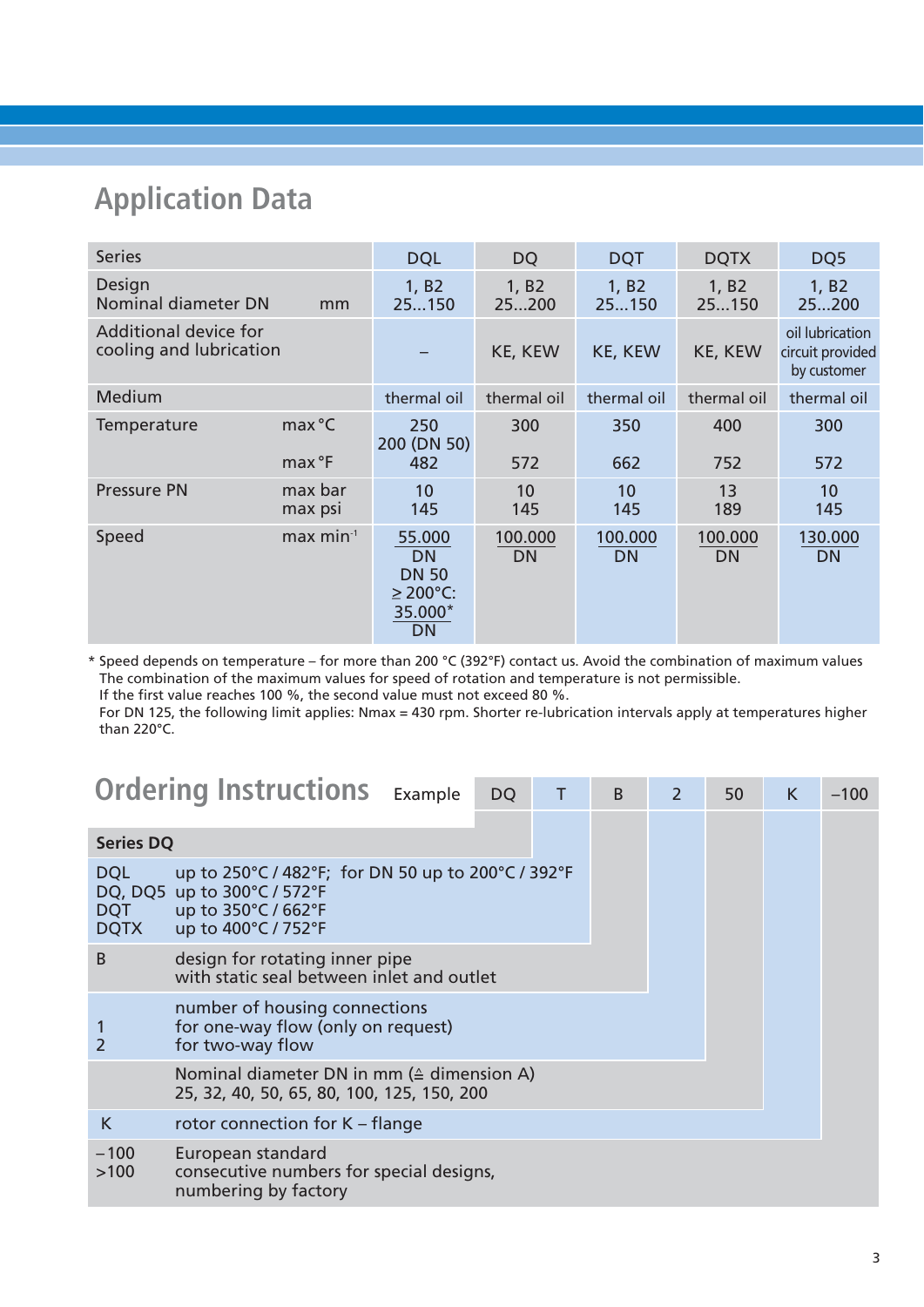# **DQB2 DN 25-40**

**for two way flow of a medium designed for rotating inner pipe**



| <b>DN</b>                | 25                           | 32                           | 40                           |
|--------------------------|------------------------------|------------------------------|------------------------------|
| <b>Type</b><br>Order no. | <b>DOLB 225 K</b><br>1110097 | <b>DQLB 232 K</b><br>1110172 | <b>DQLB 240 K</b><br>1110247 |
| <b>Type</b><br>Order no. | <b>DQB 225 K</b><br>1110081  | <b>DQB 232 K</b><br>1110156  | <b>DQB 240 K</b><br>1110231  |
| Type<br>Order no.        | <b>DQTB 225 K</b><br>1110091 | <b>DOTB 232 K</b><br>1110166 | <b>DOTB 240 K</b><br>1110241 |
| ØA                       | 25                           | 32                           | 38                           |
| <b>B2</b>                | <b>DN 20</b>                 | <b>DN 25</b>                 | <b>DN 32</b>                 |
| $\overline{C}$           | <b>DN 20</b>                 | <b>DN 25</b>                 | <b>DN 32</b>                 |
| Ea                       | 71                           | 76                           | 88                           |
| F <sub>2</sub>           | 280                          | 285                          | 325                          |
| ØJ                       | 150                          | 150                          | 170                          |
| Ø K G7/h8                | 45                           | 50                           | 65                           |
| M±3                      | 120                          | 120                          | 140                          |
| N                        | 77                           | 82                           | 96                           |
| $\overline{0}$           | 20                           | 25                           | 25                           |
| P±3                      | 140                          | 140                          | 155                          |
| Q (4x90°)                | G <sub>1/2</sub>             | G <sub>1/2</sub>             | G <sub>1/2</sub>             |
| Qa                       | 100                          | 105                          | 121                          |
| Qe                       | 183                          | 188                          | 228                          |
| R                        | 102                          | 102                          | 120                          |
| S                        | 24                           | 24                           | 25                           |
| T                        | 10                           | 10                           | 10                           |
| Ø W G7/e8                | 18                           | 24                           | 29                           |
| X                        | 30                           | 30                           | 40                           |
| Z                        | 325                          | 330                          | 383                          |
| <b>GB</b>                | 20                           | 20                           | 20                           |
| Weight (kg)              | 25                           | 25                           | 35                           |

DQL

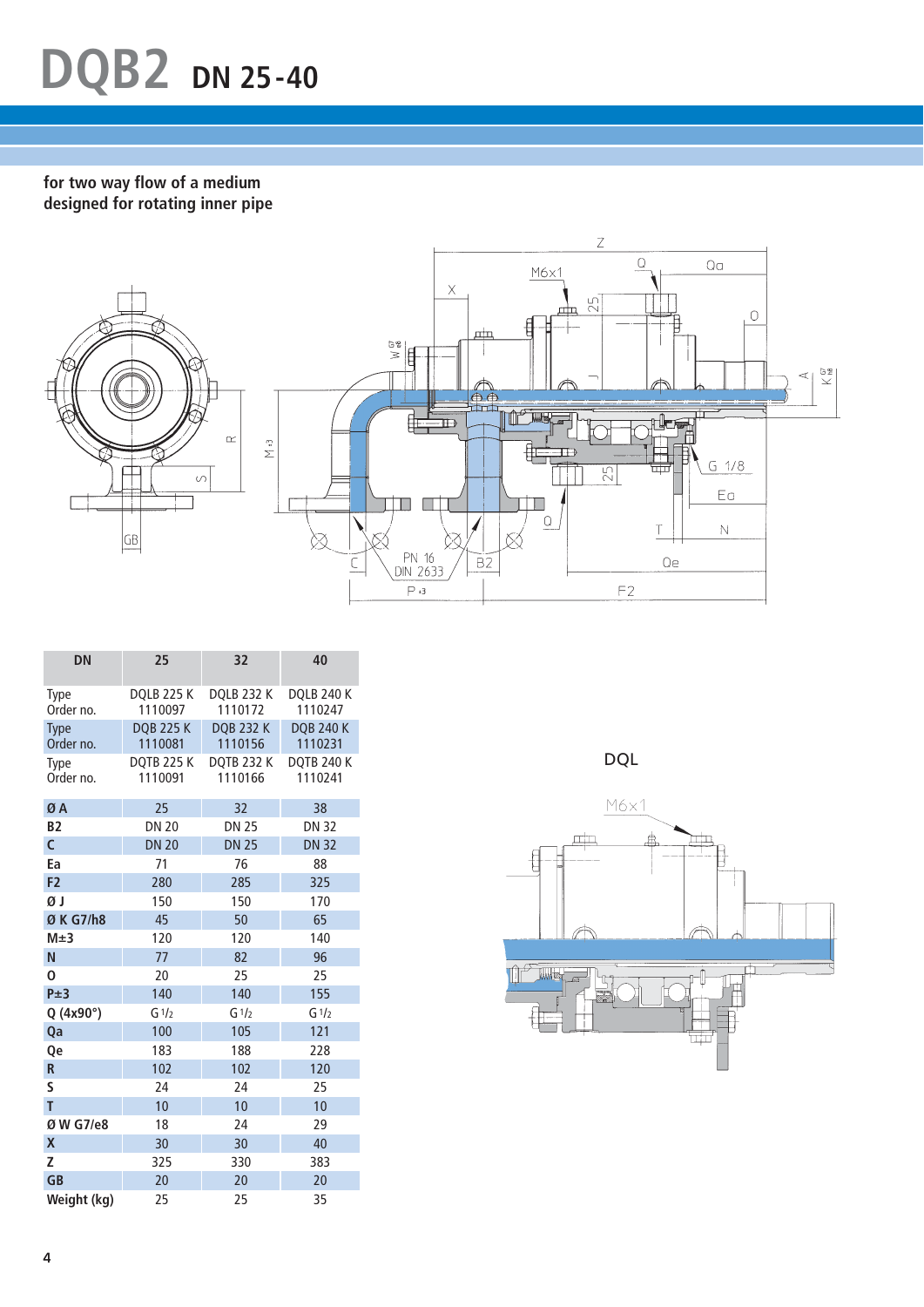# **DQB2 DN 50-150**

**for two way flow of a medium designed for rotating inner pipe**



| <b>DN</b>                | 50                           | 65                           | 80                           | 100                                                                                         | 125                           | 150                           |
|--------------------------|------------------------------|------------------------------|------------------------------|---------------------------------------------------------------------------------------------|-------------------------------|-------------------------------|
| <b>Type</b><br>Order no. | 1110322-700                  | 1110397-100                  | 1110472-100                  | DQLB 250 K-100 DQLB 265 K-100 DQLB 280 K-100 DQLB 2100 K-100 DQLB 2125 K-100<br>1110547-100 | 1110622-100                   | <b>DOLB 2150 K</b><br>1110697 |
| <b>Type</b><br>Order no. | DOB 250 K-100<br>1110306-100 | DQB 265 K-100<br>1110381-100 | DQB 280 K-100<br>1110456-100 | DOB 2100 K-100<br>1110531-100                                                               | DOB 2125 K-100<br>1110606-100 | <b>DQB 2150 K</b><br>1110681  |
| <b>Type</b><br>Order no. | 1110316-100                  | 1110391-100                  | 1110466-100                  | DQTB 250 K-100 DQTB 265 K-100 DQTB 280 K-100 DQTB 2100 K-100 DQTB 2125 K-100<br>1110541-100 | 1110616-100                   | <b>DQTB 2150 K</b><br>1110691 |
| ØA                       | 50                           | 66                           | 81                           | 99                                                                                          | 119                           | 146                           |
| <b>B2</b>                | <b>DN 40</b>                 | <b>DN 50</b>                 | <b>DN 65</b>                 | <b>DN 80</b>                                                                                | <b>DN 100</b>                 | <b>DN 125</b>                 |
| C                        | <b>DN 40</b>                 | <b>DN 50</b>                 | <b>DN 65</b>                 | <b>DN 80</b>                                                                                | <b>DN 100</b>                 | <b>DN 125</b>                 |
| Ea                       | 101                          | 116                          | 119,5                        | 134,5                                                                                       | 138,5                         | 152                           |
| F <sub>2</sub>           | 400                          | 425                          | 455                          | 502                                                                                         | 560                           | 600                           |
| ØΙ                       | 186                          | 204                          | 234                          | 265                                                                                         | 310                           | 352                           |
| Ø K G7/h8                | 85                           | 105                          | 114                          | 135                                                                                         | 170                           | 204                           |
| M±3                      | 145                          | 170                          | 180                          | 195                                                                                         | 230                           | 260                           |
| N                        | 83                           | 125                          | 131,5                        | 146,5                                                                                       | 149                           | 160                           |
| 0                        | 30                           | 35                           | 40                           | 45                                                                                          | 50                            | 50                            |
| $P\pm 3$                 | 170                          | 180                          | 205                          | 225                                                                                         | 280                           | 315                           |
| Q (4x90°)                | G <sub>1/2</sub>             | G <sub>1/2</sub>             | G <sub>1/2</sub>             | G <sub>1/2</sub>                                                                            | G <sub>1/2</sub>              | G <sub>1/2</sub>              |
| Qa                       | 277                          | 308,5                        | 325                          | 362                                                                                         | 401                           | 410                           |
| Qe                       | 124,5                        | 154                          | 164,5                        | 179,5                                                                                       | 189,5                         | 200                           |
| R                        | 115                          | 130                          | 155                          | 177                                                                                         | 205                           | 232                           |
| S                        | 23                           | 25                           | 36,5                         | 55                                                                                          | 50                            | 55                            |
| T                        | 10                           | 10                           | 15                           | 15                                                                                          | 15                            | 20                            |
| Ø W G7/e8                | 37                           | 45                           | 60                           | 75                                                                                          | 88                            | 105                           |
| X                        | 50                           | 50                           | 40                           | 50                                                                                          | 80                            | 90                            |
| Z                        | 460                          | 500                          | 535                          | 587                                                                                         | 676                           | 720                           |
| <b>GB</b>                | 22                           | 22                           | 26                           | 30                                                                                          | 30                            | 30                            |
| Weight (kg)              | 50                           | 68                           | 95                           | 130                                                                                         | 208                           | 284                           |

DQL

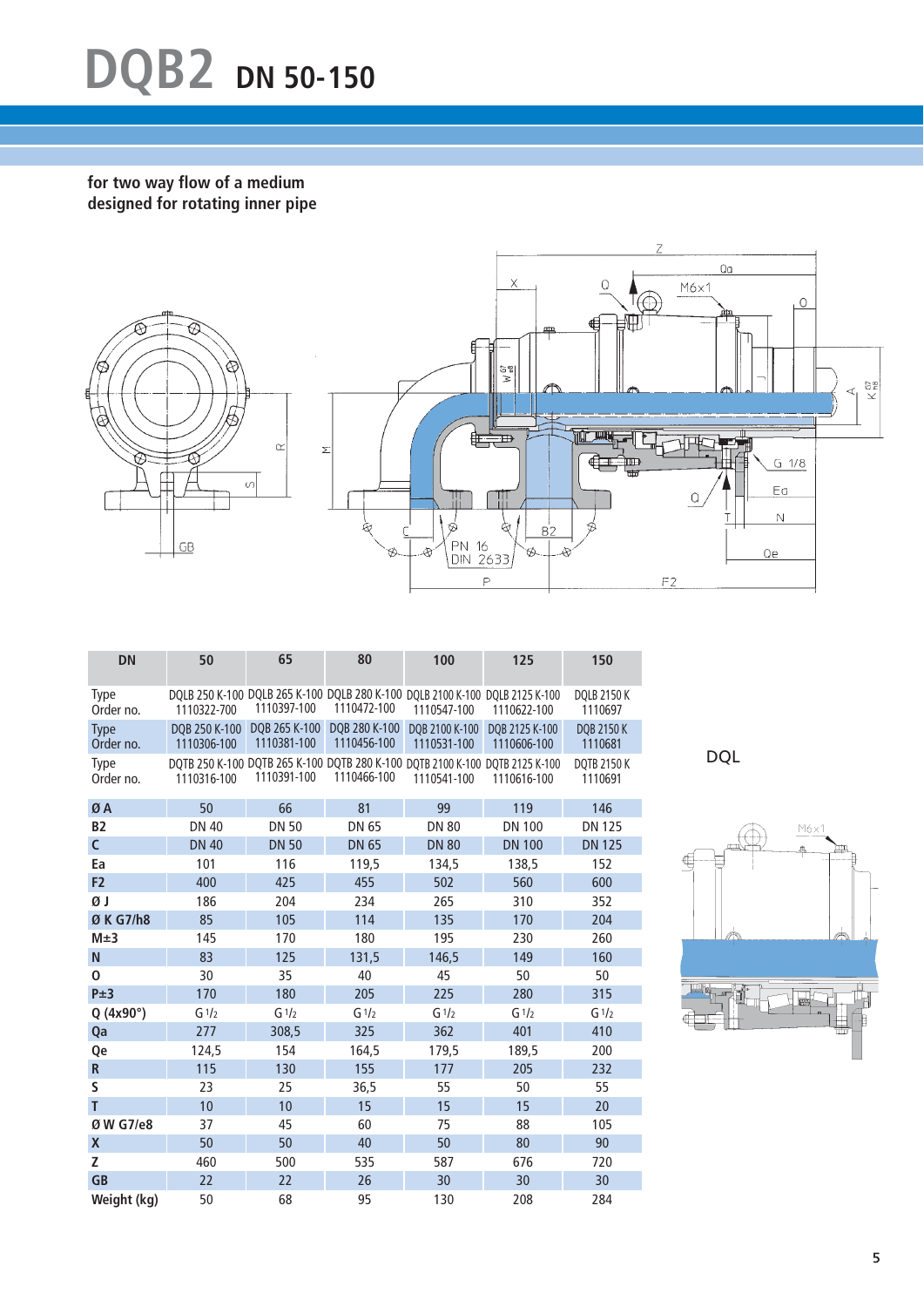# **Cooling Unit KE/KEW**

Rotary Joints of series DQ and DQT require a barrier fluid for cooling (we recommend to use the same heat transfer medium as in the main circuit). The barrier fluid is conditioned by an external cooling unit. Type KE is equipped with an oil-to-air heat exchange, type KEW has an oil-to-water heat exchanger. For monitoring the rotary joints as well as the cooling and filtering function of the barrier fluid, monitoring elements are installed which transmit signals to a control unit provided by customer. In case of leakage at the rotary joint it is possible to continue operating up to the next scheduled shut-down.

It is possible to have several rotary joints supplied by one cooling unit. In order to supply equally to each rotary joint the cooling unit is equipped with a cooling oil distributor in the inlet line.



# **Cooling Unit KE/KEW**

Hot thermal oil flows through the rotary joint and is sealed by a mechanical seal (primary seal P). If the hot thermal oil gets in contact with atmospheric oxygen in the sealing gap P, chemical reactions (carbonisation) would be the result leading to damages on sealing P and bearing L. Therefore a barrier fluid (second oil circuit) flows through the bearing and sealing area of the rotary joint in order to cool and lubricate these parts. In addition sealing P is isolated from atmospheric oxygen. The barrier fluid is isolated from the atmosphere by a second seal (secondary seal S) and processed by cooling unit KE / KEW. Specific insulation KE measures I support the effect of the barrier fluid. This solution improves the wear  $\overline{11}$ resistance and operational reliability of the rotary joint significantly compared to conventional rotary joints.  $\overline{\mathsf{D}}$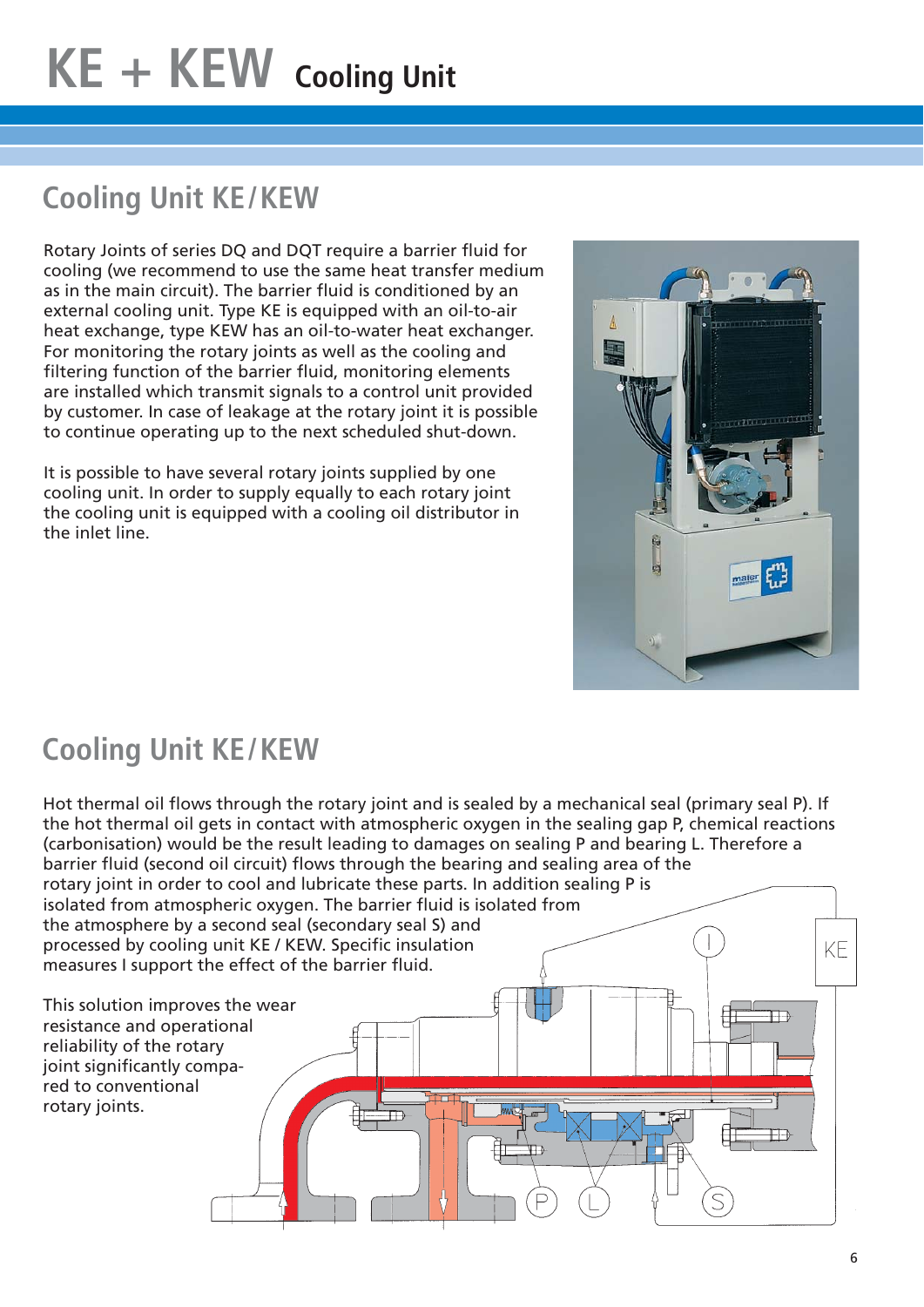### **Cooling Circuit for two or more Rotary Joints**



For two or more rotary joints, the cooling oil circuit has to be executed in accordance with the accompanying diagram. A cooling oil distributor KV is recommended to compensate differences in length and cross section of the line. They ensure an even oil supply V1 to the rotary joints and transmit an electric signal to the control unit when the limit value is not reached.

Maximum line length is 25 m. Observe the minimum cross section of the line according to the diagram.

The maximum admissible head loss in the whole system is 5 bars (pump pressure P0) For further information see our operating manual B-KE.

### **Features of the Cooling Unit**

In case of a malfunction, integrated monitoring devices for temperature, flow rate, level min/max. and filter condition transmit an electric signal to the customer's control. Wiring done as far as to the terminal box. Installation without main switch, fuses, or control units.

| Size of pump            | l/min | 8                  | 16                     | 28                   |
|-------------------------|-------|--------------------|------------------------|----------------------|
| Type                    |       | KE 28-34           | KE 28-16               | <b>KE 28</b>         |
| Order no.               |       | 1192058-034        | 1192058-016            | 1192058              |
| Type                    |       | <b>KEW 28-39</b>   | <b>KEW 28-42</b>       | <b>KEW 28</b>        |
| Order no.               |       | 1192059-039        | 1192059-042            | 1192059              |
| Nom. tank volume        |       | 35                 | 35                     | 35                   |
| <b>Motor power</b>      | 50 Hz | 0,37 kW; 380-420 V | 0,75 kW; 380-420 V     | 0,75 kW; 380-420 V   |
| <b>Circulating pump</b> | l/min | 8                  | 16                     | 28                   |
| Cooling capacity*       | kW    | 8 (KE) / 10 (KEW)  | 12,5 (KE) / 16,5 (KEW) | 15,5 (KE) / 20 (KEW) |
| Control voltage         | 60 Hz | 0,44 kW; 440-480 V | 0,9 kW; 440-480 V      | 0,9 kW; 440-480 V    |
| <b>Circulating pump</b> | l/min | 9,6                | 19,2                   | 33,6                 |
| Cooling capacity*       | kW    | 8 (KE) / 10 (KEW)  | 12,5 (KE) / 16,5 (KEW) | 15,5 (KE) / 20 (KEW) |

Control voltage 24V or 220V. Design according 2006/42/CE. Standard color RAL 7032 pebble grey structured.

\* at an air or water temperature of max. 30°C at the inlet.



See parts list page 8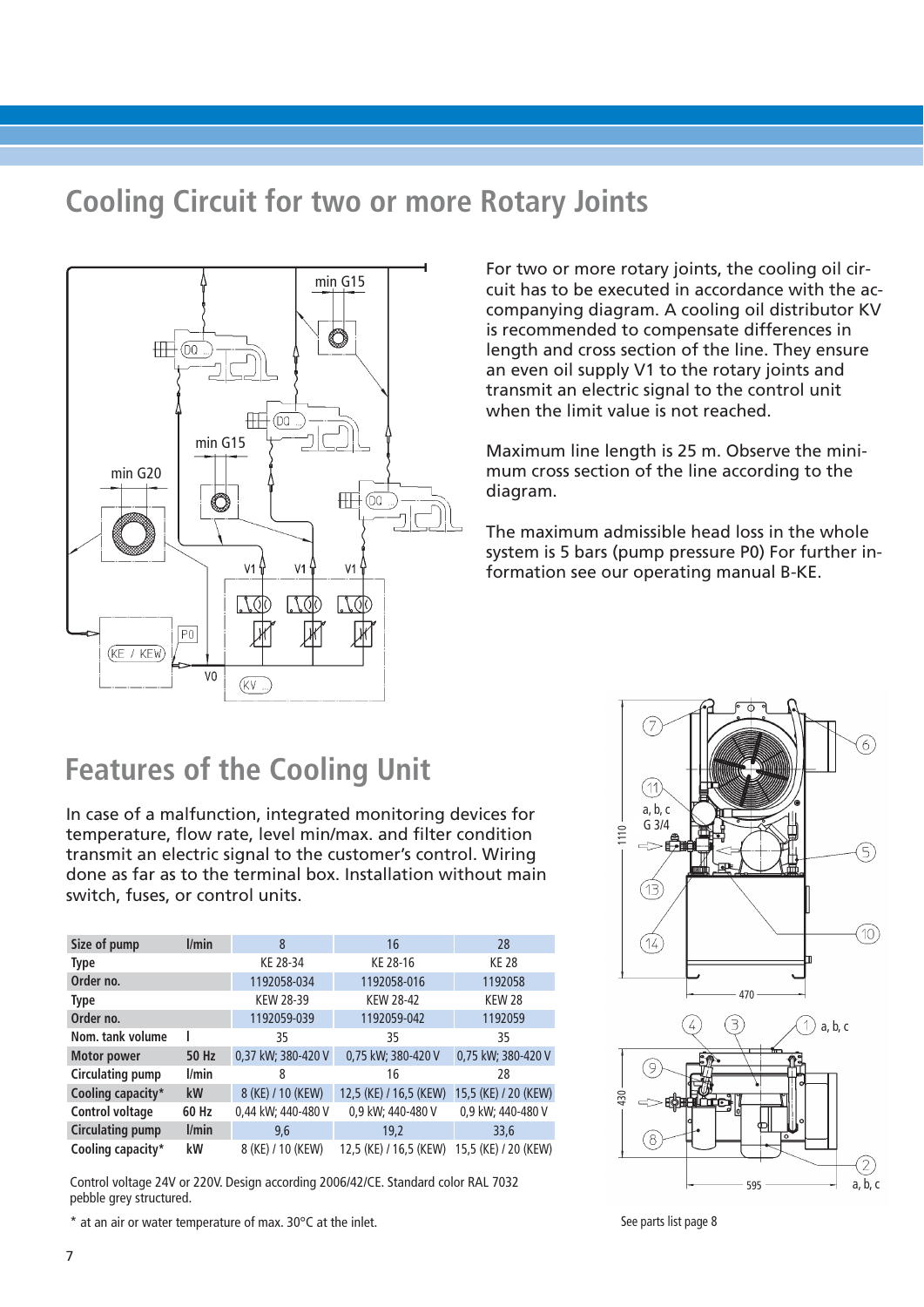### **Features of the Cooling Unit**



| M <sub>1</sub>               |                 | 3-phase motor for pumps                                             | Insulation cl. F, IP 55<br>380-420 V/50 Hz/1400 rpm<br>440-485 V/60 Hz/1680 rpm |
|------------------------------|-----------------|---------------------------------------------------------------------|---------------------------------------------------------------------------------|
| M <sub>2</sub>               |                 | 3-phase motor for air cooler<br>only with type KE                   | 0.18 kW insulation class F, IP 44<br>380-420 V/0.31 A<br>50 Hz/2600 rpm         |
| FS <sub>1</sub>              | FA.             | Flow guard<br>flow rate reached $= 1$                               | IP 65, AC/DC<br>max. 250 V, max. 2 A, 60 W                                      |
| TS <sub>1</sub>              | TA <sup>+</sup> | Temperature quard<br>Oil temperature too high $= 0$                 | IP 65, AC/DC, max 250 V<br>12 V: max, 10 A<br>24 V: max, 5 A                    |
| LS <sub>1</sub> A            | I A             | Level indicator min<br>Oil level too low $= 0$                      | IP 65, AC/DC                                                                    |
| IS <sub>1</sub> <sub>B</sub> | $IA^+$          | Level indicator max<br>Oil level too high $= 0$                     | max. 250 V, 55 W                                                                |
| TS <sub>2</sub>              | TS.             | Controller for oil/air cooler<br>only with type KE                  | IP 65, AC/DC, max. 250 V<br>12 V: $max. 10 A$<br>24 V: max, 5 A                 |
|                              | FC.             | Control valve for oil/water<br>heat exchanger<br>only with type KEW | non-electrical<br>controller                                                    |
| P <sub>S1</sub>              | $PDA^+$         | Filter wear indicator<br>Filter change $= 0$                        | IP 65, AC/DC, max. 250 V<br>220 V: max. 5 A, 24 V: max. 8 A                     |



### **Spare Parts**

| <b>Type</b>                | <b>KE</b>   | <b>KEW</b>  | <b>Type</b>        |
|----------------------------|-------------|-------------|--------------------|
| 1a Pump 8 l/min (2.1 gpm)  | 3516157-001 | 3516157-001 | Filter cartri<br>8 |
| 1b Pump 16 l/min (4.2 gpm) | 3516157-001 | 3516157-001 | Temperatur<br>9    |
| 1c Pump 28 l/min (7.4 gpm) | 3516157-002 | 3516157-002 | Level indica<br>10 |
| 2a El.motor for 1a         | 3631011-003 | 3631011-003 | 11a Flow guard     |
| 2b El.motor for 1b         | 3631017-001 | 3631017-001 | 11b Flow guard     |
| 2c El.motor for 1c         | 3631017-001 | 3631017-001 | 11c Flow guard     |
| 3 Coupling for 1a, 1b      | 3514092-001 | 3514092-001 | 12 Cooling wa      |
| 3 Coupling for 1c          | 3514092-002 | 3514092-002 | 13 Ball valve      |
| 4 Heat exchanger           | 3516156-001 | 3516153-101 | 14 Temperatur      |
| 5 Hose 1                   | 3513001-001 | 3513001-001 |                    |
| 6 Hose 2                   | 3513001-002 | 3513001-001 | Please specify e   |
| 7 Hose 3                   | 3513001-003 | 3513001-006 | order no when      |

|    | <b>Type</b>                   | <b>KE</b>   | <b>KEW</b>  |
|----|-------------------------------|-------------|-------------|
|    | 8 Filter cartridge            | 3516166     | 3516166     |
|    | 9 Temperature control         | 3636032-004 |             |
|    | 10 Level indicator            | 3636031-001 | 3636031-001 |
|    | 11a Flow guard for 1a         | 3636026-001 | 3636026-001 |
|    | 11b Flow quard for 1b         | 3636030-001 | 3636030-001 |
|    | 11c Flow guard for 1c         | 3636030-002 | 3636030-002 |
|    | 12 Cooling water contr. valve |             | 3516002-003 |
| 13 | <b>Ball valve</b>             | 3516171-001 | 3516171-001 |
|    | 14 Temperature control        | 3636032-005 | 3636032-005 |

Please specify exact type designation of the cooling unit plus order no. when placing an inquiry or an order.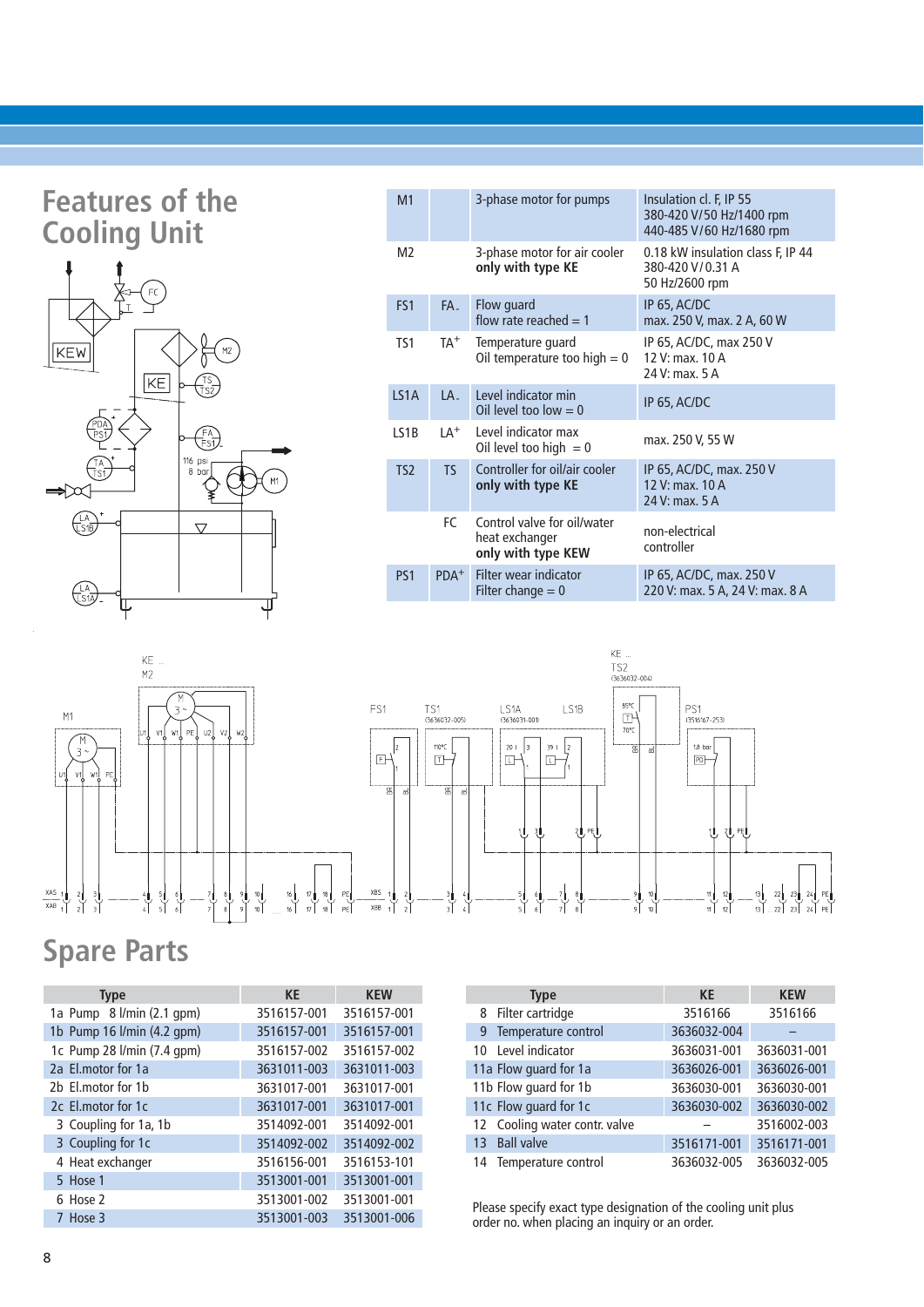### **System Design Calculations**

#### **Initial Data**

| Nomninal diameter of rotary joint | DN | mm            |
|-----------------------------------|----|---------------|
| Thermal oil temperature           | T1 | $\mathcal{C}$ |
| Thermal oil pressure              | p1 | bar           |
| Speed                             | n  | $n^{-1}$      |
| Number of rotary joints per unit  |    | pieces        |

#### **Calculation**



Me (Nm)

100

 $\bar{8}\bar{0}$ 

 $\pm 0$ 

 $\angle 6$ 

 $20\,$ 

Y

fig. 2

| Mechanical friction load per rotary joint |              |
|-------------------------------------------|--------------|
| $Pm = 0,105 * n * Mr/1000$                |              |
| (Mr from fig. 1)                          | kW           |
| Thermal capacity per rotary joint         |              |
| (Pt from fig. 2)                          | kW           |
| Cooling capacity per rotary joint         |              |
| $Pv = Pm + Pt$                            | kW           |
| Required cooling capacity                 |              |
| $Pke^* \geq Z^*$ Pv                       | kW           |
| Required oil flow per unit:               |              |
| $Q \ge 1,35 * Z * PV$                     | <i>l/min</i> |
|                                           |              |



8

 $\hat{\mathbf{0}}$  $\mathfrak{I}^{\mathfrak{q}}$  (bor).

DC\_150

DO 125

DQ\_100

DO 80  $00 - 65$ 

DQ 50 DO 40

 $00.25/32$ 

### **Cooling Oil Distributor**

|                                               | Number of rotary joints z |                        |                        |                        |  |  |  |  |  |  |  |
|-----------------------------------------------|---------------------------|------------------------|------------------------|------------------------|--|--|--|--|--|--|--|
| Oil volume/<br>rotary joint<br>V <sub>1</sub> | $z = 2$                   | $7 = 3$                | $7 = 4$                | $7 = 5$                |  |  |  |  |  |  |  |
| 4-10 l/min                                    |                           | KV 10-3<br>3516158-103 | KV 10-4<br>3516158-104 | KV 10-5<br>3516158-105 |  |  |  |  |  |  |  |
| 10-20 l/min                                   | KV 20-2<br>3516158-202    |                        |                        |                        |  |  |  |  |  |  |  |
|                                               | 152                       | 380                    | 380                    | 380                    |  |  |  |  |  |  |  |
| А                                             | 11                        | 76                     | 76                     | 76                     |  |  |  |  |  |  |  |
| B                                             | 11                        | 15                     | 15                     | 15                     |  |  |  |  |  |  |  |

The size of the oil distributors must be adapted to the pump capacity. The above oil distributors are designed for a 28 liter pump.

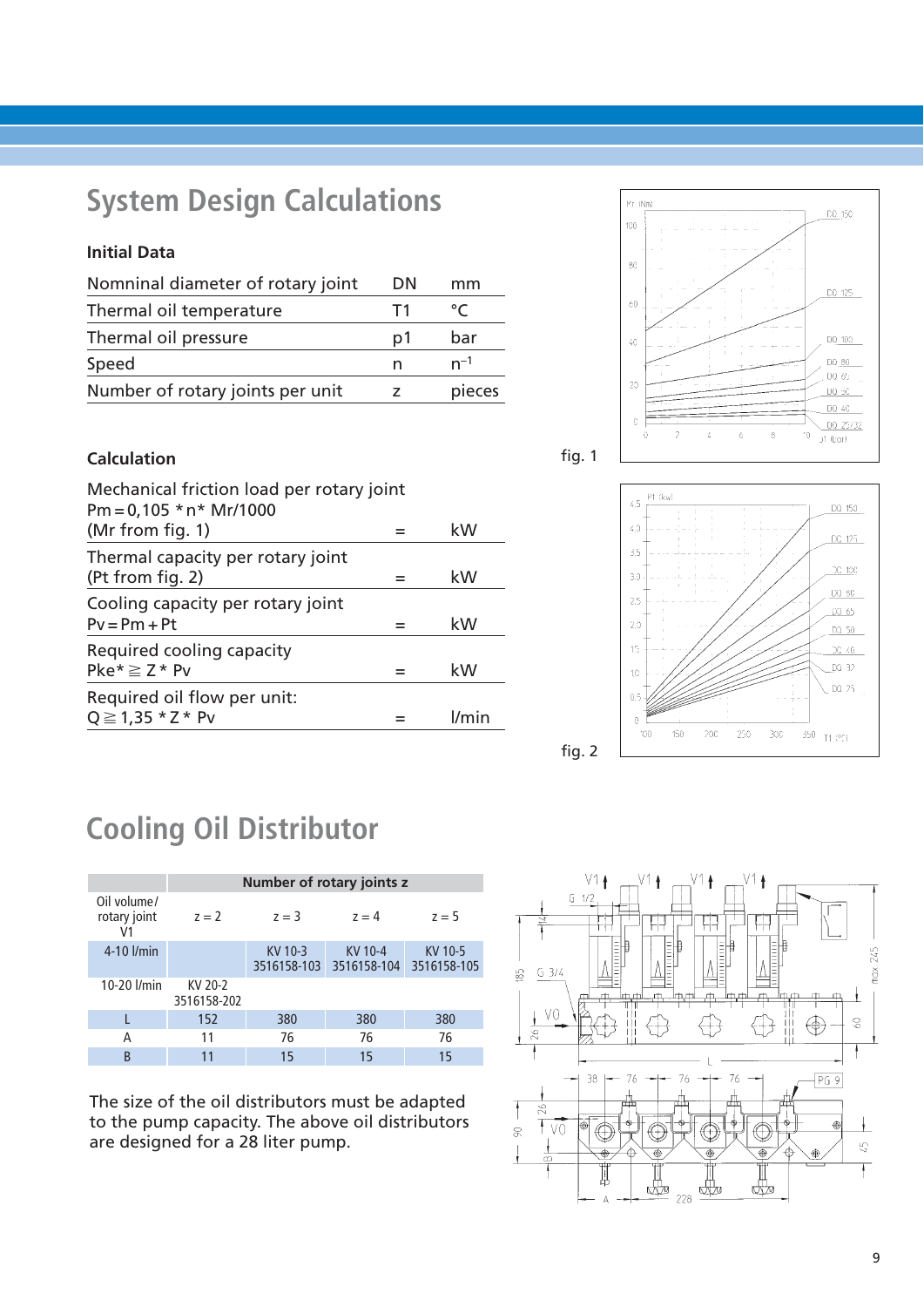#### **K-flanges and Inner Rings – Material: carbon steel**





| <b>DN</b> | K-flange      | Order no.              | Inner ring | Order no.   | Gasket<br>Order no. |     | ØA ØAD | Ø LK | $AZ \times \emptyset$ KD<br>Ø DB |     | ØID<br>H8/h8 | KB | ØΚ<br>G7/h8 | $\Omega$ | EB |
|-----------|---------------|------------------------|------------|-------------|---------------------|-----|--------|------|----------------------------------|-----|--------------|----|-------------|----------|----|
| 25        | KF 32-500     | 1190434-500            | IR 32-500  | 1190404-500 | 3512234             | 25  | 115    | 90   | 4 x 11                           | 48  | 43           | 15 | 45          | 20       | 16 |
| 32        | KF40-500      | 1190435-500            | IR 40-500  | 1190405-500 | 3512235             | 32  | 120    | 95   | $4 \times 11$                    | 53  | 48           | 18 | 50          | 25       | 20 |
| 40        | KF 50-500     | 1190436-500            | IR 50-500  | 1190406-500 | 3512236             | 38  | 145    | 115  | 4 x 14                           | 69  | 63           | 20 | 65          | 25       | 22 |
| 50        | KF 65-500     | 1190437-500            | IR 65-500  | 1190407-500 | 3512237             | 50  | 165    | 135  | $4 \times 14$                    | 89  | 82           | 25 | 85          | 30       | 28 |
| 65        | KF 80-500     | 1190438-500            | IR 80-500  | 1190408-500 | 3512238             | 66  | 205    | 170  | 4 x 18                           | 109 | 102          | 30 | 105         | 35       | 34 |
| -80       | KF 100-500    | 1190439-500 IR 100-500 |            | 1190409-500 | 3512239             | 81  | 220    | 185  | 6 x 18                           | 120 | 110          | 30 | 114         | 40       | 32 |
| 100       | KF 100-41     | 1190439-041            | IR 100-10  | 1190409-010 | 1190045             | 98  | 228    | 195  | 8 x 18                           | 144 | 130          | 30 | 135         | 45       | 32 |
| 125       | KF 125-9      | 1190450-009            | IR 125-6   | 1190410-006 | 1190026             | 120 | 250    | 215  | 8 x 18                           | 175 | 165          | 35 | 170         | 50       | 38 |
| 150       | 150-19<br>KF. | 1190451-019            | IR 150-10  | 1190411-010 | 1190047             | 143 | 305    | 260  | 8 x 22                           | 205 | 200          | 40 | 204         | 50       | 45 |

### **Gasket for flange connections B2 and C (to DIN 2633)**

| DN  | <b>Gasket for Connection</b><br>B2, C |
|-----|---------------------------------------|
| 25  | 3512265                               |
| 32  | 3512266                               |
| 40  | 3512267                               |
| 50  | 3512268                               |
| 65  | 3512269                               |
| 80  | 3512270                               |
| 100 | 3512271                               |
| 125 | 3512272                               |
| 150 | 3512273                               |

Attention:  $DN = DN$  of rotary joint.

#### **Journal Flange Connection with O-Ring**

For mounting rotary joints without alignment for high speeds we recommend to use O-rings for sealing.

**Attention!** Consider medium and temperature when selecting the O-ring!

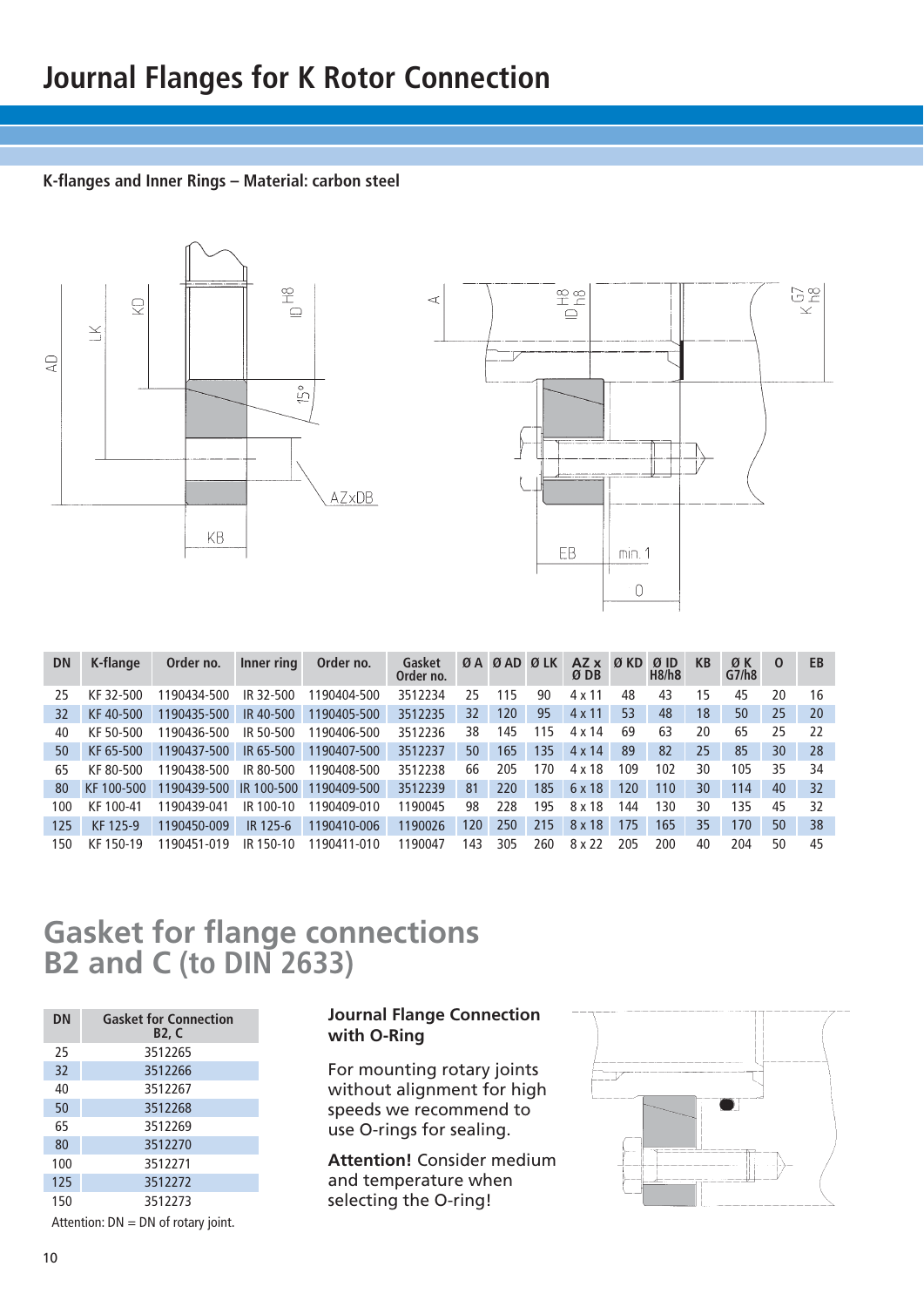DQB 2... K



|        | <b>DN</b>                     | 25          | 32                      | 40          |
|--------|-------------------------------|-------------|-------------------------|-------------|
| 30     | Housing DQB2 / DQLB2          | 1110102     | 1110177-120             | 1110252-090 |
| 30a    | <b>Housing DQTB2</b>          | 1110102-068 | 1110177-155             | 1110252-114 |
| 40     | Bearing hous. DQ / DQT        | 1110184-145 | 1110184-145             | 1110259     |
| 40a    | <b>Bearing housing DQL</b>    | 1110184-150 | 1110184-150             | 1110259-122 |
| 60     | Rotor bushing                 | 1110119     | 1110194                 | 1110269     |
| 80     | Rotor K DQB2 / DQLB2          | 1110115     | 1110190-146             | 1110265     |
| 80 a   | Rotor K DQTB2                 | 1110115-072 | 1110190-157             | 1110265-116 |
| 100    | Metal bellows primary seal    | 3511188-011 | 3511188-011             | 3511190-011 |
|        | 102 Counter face primary seal | 1110202-133 | 1110202-133             | 1110277-101 |
| 110    | Secundary seal compl.         | 1110201-141 | 1110201-141             | 1110276     |
| 110-10 | Counter face secondary seal   | 3511404-077 | 3511404-077             | 3511405-046 |
| 110-20 | Carbon sealing ring sec. seal | 1110201-139 | 1110201-139             | 1110278     |
| 110-40 | Compression spring            | 3511681     | 3511681                 | 3511682     |
| 110-50 | O-Ring 1                      | 3511701-001 | 3511701-001             | 3511894-001 |
| 110-60 | O-Ring 2                      | 3511696-001 | 3511696-001             | 3511708-001 |
| 120    | Cover                         | 1110210-092 | 1110210-092             | 1110285-086 |
| 130    | Shaft seal DQL                | 3511781-001 | 3511781-001             | 3511782-001 |
| 140    | Support disk                  | 1110206     | 1110206                 | 1110281-057 |
| 150    | Elbow DQ / DQL                | 1110139     | 1110214-123             | 1110289-092 |
| 150a   | <b>Elbow DQT</b>              | 1110139-064 | 1110214-152             | 1110289-119 |
| 160    | Deflector sleeve DQT          | 1110209     | 1110209                 | 1110295-123 |
| 170    | Shaft sleeve DQL              | 1110223-154 | 1110223-154             | 1110298     |
| 180    | Anti-rotation fork            | 1110212-066 | 1110212-066             | 1110287     |
| 190    | Slide bush                    | 3510482     | 3210482                 | 3510532     |
| 200    | Grooved ball bearing          |             | 3510135-005 3510135-005 | 3510206-005 |
| 200a   | Grooved ball bearing DQL      |             | 3510135-010 3510135-010 | 3510206-010 |
| 220    | Seal protector disk           | 1110174     | 1110174                 | 1110282-058 |

|       | <b>DN</b>               | 25          | 32                      | 40          |
|-------|-------------------------|-------------|-------------------------|-------------|
| 230   | Distance ring DQ / DQT  | 1110208     | 1110208                 | 1110283     |
| 230a  | Distance ring DQL       | 1110208-151 | 1110208-151             | 1110283-082 |
| 240   | Circlip 1               | 3501023     | 3501023                 | 3501024     |
| 260   | Circlip 2               | 3501239     | 3500697                 | 3501225     |
| 280   | Retaining ring          | 3500696     | 3500696                 | 3500706     |
| 290   | Locking pin 1           | 3500886     | 3500886                 | 3500904-004 |
| 300   | Locking pin 2           | 3500890     | 3500890                 | 3500890     |
| 320   | Reducer fitting DQ /DQT | 3513354     | 3513354                 | 3513354     |
| 330   | Screw plug 1            | 3500658     | 3500658                 | 3500658     |
| 332   | Sensor plug             | 3500658-063 | 3500658-063             | 3500658-063 |
| 350   | 0-Ring                  | 3511871-001 | 3511871-001             | 3511719-001 |
| 360   | Gasket 1                | 1110143-050 | 1110143-050             | 3512013     |
| 370   | Gasket 2                | 3512012     | 3512012                 | 3212014     |
| 380   | CU-seal 1               | 3502116-001 | 3502116-001             | 3502116-001 |
| 400   | Hexagon screw 1         | 3500053-007 | 3500053-007             | 3500128-007 |
| 410   | Hexagon screw 2         | 3500052-007 | 3500052-007             | 3500127-007 |
| 420   | Hex. screw 3 DQ / DQL   | 3500085-007 | 3500085-007             | 3500123-007 |
| 420a  | Stud bolt 1 DQT         | 3500275     | 3500275                 | 3500232     |
| 430   | Hex. screw 4 DQ / DQL   |             | 3500084-007 3500084-007 | 3500123-007 |
| 430 a | Stud bolt 2 DQT         | 3500275     | 3500275                 | 3500232     |
| 450   | Hexagon nut 1 DQT       | 3500301     | 3500301                 | 3500303     |
| 460   | Hexagon nut 2 DQT       | 3500301     | 3500301                 | 3500303     |
| 480   | Con. grease nipple DQL  | 3500914     | 3500914                 | 3500914     |

DOLB 2. K

Please specify exact designation when placing an inquiry or an order!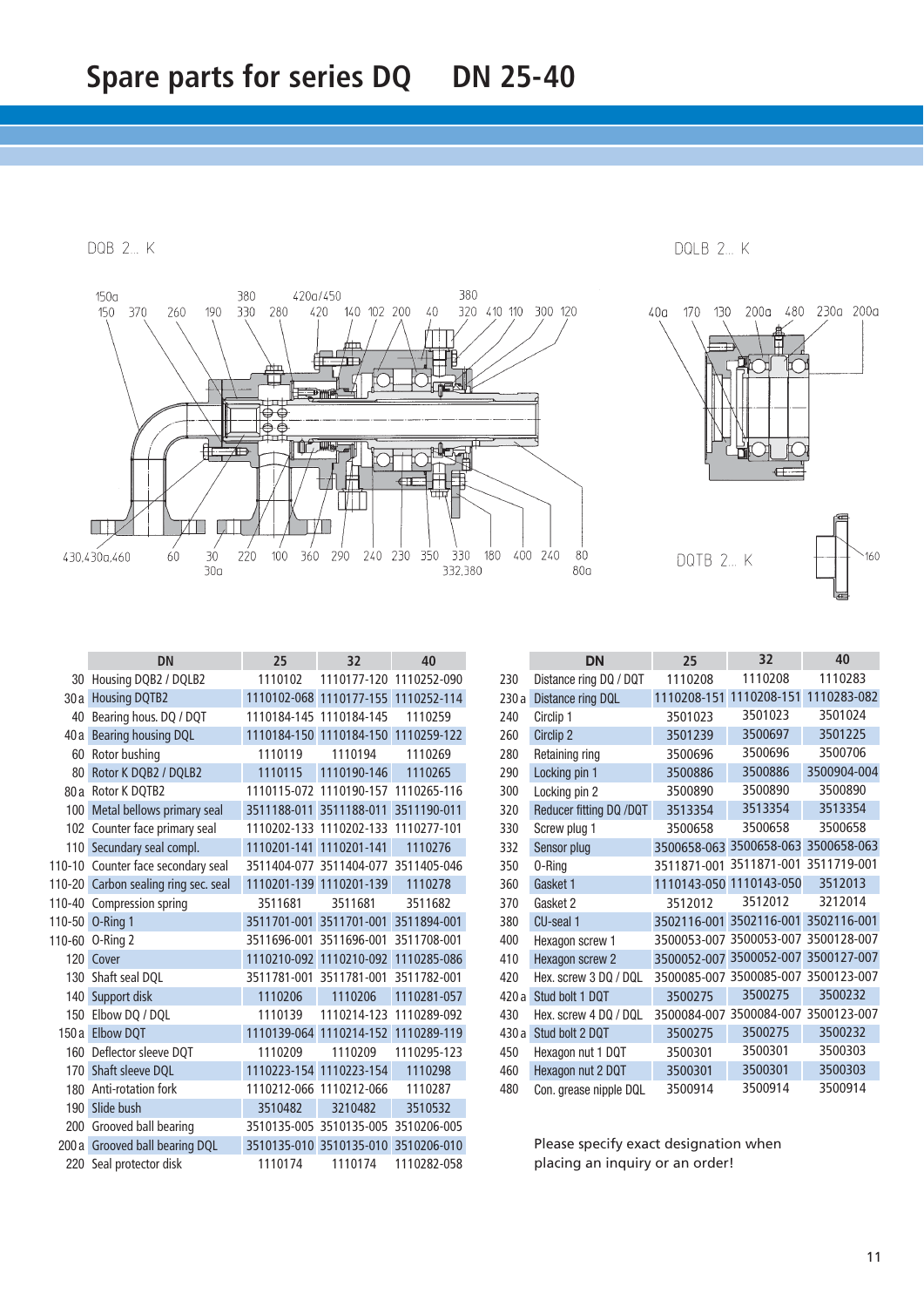|                 | <b>DN</b>                        | 50          | 65          | 80          | 100         | 125         | 150         |
|-----------------|----------------------------------|-------------|-------------|-------------|-------------|-------------|-------------|
|                 | 30 Housing B2                    | 1110327-135 | 1110402-142 | 1110477-209 | 1110552-148 | 1110627     | 1110702     |
|                 | 40 Bearing housing DQ / DQT      | 1110334-137 | 1110409-141 | 1110484-210 | 1110559-135 | 1110634     | 1110709     |
|                 | 40 a Bearing housing DQL         | 1110334-151 | 1110409-145 | 1110484-224 | 1110559-159 | 1110634-160 | 1110709-146 |
| 60 <sup>1</sup> | Rotor bushing                    | 1110344-080 | 1110419     | 1110494-140 | 1110569-109 | 1110644     | 1110719     |
| 80              | Rotor K DQB2 / DQLB2             | 1110340-138 | 1110415-108 | 1110490-214 | 1110565-136 | 1110640-132 | 1110715     |
|                 | 80 a Rotor K DQTB2               | 1110340-141 | 1110415-159 | 1110490-232 | 1110565-166 | 1110640-165 | 1110715-171 |
| 100             | Metal bellows primary seal       | 3511191-011 | 3511192-011 | 3511193-011 | 3511194-011 | 3511195-011 | 3511196-011 |
| 102             | Counter face primary seal        | 1110352-119 | 1110399-102 | 1110502-198 | 1110549-130 | 1110652-113 | 1110727-126 |
| 110             | Secondary seal compl.            | 1110351     | 1110426     | 1110501     | 1110576     | 1110651     | 1110726     |
| 110-10          | Counter face secondary seal      | 3511406-043 | 3511407-049 | 3511408-077 | 3511409-043 | 3511410-043 | 3511411-041 |
| 110-20          | Carbon sealing ring sec. seal    | 1110353     | 1110399-092 | 1110503-111 | 1110578     | 1110653     | 1110728-153 |
| 110-40          | Compression spring               | 3511683     | 3511685     | 8 x 3511553 | 8 x 3511550 | 8 x 3511551 | 8 x 3511551 |
| 110-50          | O-Ring 1                         | 3511871-001 | 3511716-001 | 3511873-001 | 3511703-001 | 3511725-001 | 3511727-004 |
|                 | 110-60 O-Ring 2                  | 3511869-001 | 3511715-001 | 3511874-001 | 3511702-001 | 3511712-001 | 3511726-004 |
| 120             | Cover                            | 1110360     | 1110435-144 | 1110510-212 | 1110585-145 | 1110660-125 | 1110735     |
|                 | 130 Shaft seal DQL               | 3511180-001 | 3511953     | 3511972     | 3511178-001 | 3511181-001 | 3511165     |
| 140             | Support disk                     | 1110356-144 | 1110431-120 | 1110506-219 | 1110581-150 | 1110656-059 | 1110731-054 |
|                 | 150 Elbow                        | 1110364     | 1110439-143 | 1110514-138 | 1110589-097 | 1110664     | 1110739     |
| 160             | Deflector sleeve DQT             | 1110348-146 | 1110423     | 1110522-231 | 1110597-149 | 1110648     | 1110723     |
|                 | 170 Shaft sleeve DQL             | 1110373-145 | 1110448-134 | 1110523-222 | 1110598-139 | 1110673-139 | 1110729     |
|                 | 180 Anti-rotation fork           | 1110362-083 | 1110437-115 | 1110512-220 | 1110587-146 | 1110662-140 | 1110737     |
|                 | 190 Slide bush                   | 3510523     | 3510539     | 3510513     | 3510519     | 3510485     | 3510491     |
|                 | 200 Tapered roller bearing 1     | 3510142     | 3510044-250 | 3510027-250 | 3510025-250 | 3510072-250 | 3510024-250 |
| 202             | Tapered roller bearing 2         | 3510045     | 3510044-250 | 3510027-250 | 3510021-250 | 3510072-250 | 3510023-250 |
|                 | 204 Distance ring DQ, DQT        | 1110358-147 | 1110433-113 | 1110508-217 | 1110583-144 | 1110658-136 | 1110733     |
| 204a            | <b>Distance ring DQL</b>         | 1110358-148 | 1110433-132 | 1110508-225 | 1110583-162 | 1110658-162 | 1110733-140 |
| 206             | Spacer                           | 1110359-136 | 1110436     | 1110509-218 | 1110586-143 | 1110661     | 1110736     |
|                 | 206 a Spacer DQL                 | 1110359-152 | 1110436-135 | 1110509-226 | 1110586-169 | 1110661-168 | 1110736     |
| 220             | Seal protector disk              | 1110357-149 | 1110432-065 | 1110507-180 | 1110582-151 | 1110657-061 | 1110732-056 |
| 230             | <b>NILOS ring DQL</b>            | 3509060     | 3509076     | 3509075     | 3509062     | 3509058     | 1110738     |
| 240             | Grooved nut DQ / DQT             | 3513513     | 3513512     | 3513508     | 3513505     | 1110624-137 | 1110699-138 |
|                 | 240 a Grooved nut DQL            | 1110324-150 | 1110399-133 | 1110474-223 | 1110549-160 | 1110624-137 | 1110699-138 |
| 250             | Circlip 1 DQL                    | 3500930     | 3500950     | 3501037     | 3500949     | 3500959     | 3500954     |
|                 | 260 Circlip 2                    | 3501232     | 3501236     | 3501205     | 3501251     | 3501207     | 3501237     |
| 270             | Compr.spring f. bearings         | 3511525     | 3511558     | 3511560     | 3511558     | 3511587     | 3511557     |
|                 | 280 Retaining ring               | 3500870     | 3500874     | 3500693     | 3501050     | 3500709     | 3500871     |
|                 | 290 Locking pin 1                | 3500909-004 | 3500909-004 | 3500890     | 3500922     | 3500922     | 3500896     |
|                 | 300 Locking pin 2                | 3500909-004 | 3500909-004 | 3500922     | 3500922     | 3500922     | 3500922     |
|                 | 310 Locking pin 3                | 3500940     | 3500940     | 3500940     | 3500940     | 3500940     | 3500940     |
|                 | 320 Screw plug G <sup>1</sup> /8 | 3500664     | 3500664     | 3500664     | 3500664     | 3500664     | 3500664     |
|                 | 330 Screw plug G <sup>1</sup> /2 | 3500655     | 3500655     | 3500655     | 3500655     | 3500655     | 3500655     |
|                 | 332 Sensor plug                  | 3500655-158 | 3500655-158 | 3500655-158 | 3500655-158 | 3500655-158 | 3500655-158 |
|                 | 340 O-ring DQL                   | 3511701-001 | 3511569-001 | 3511871-001 | 3511776-004 | 3511780-004 | 3511758-001 |
|                 | 350 O-ring DQ / DQT              | 3511755-001 | 3511839-001 | 3511758-001 | 3511773-001 | 3511793-001 | 3511759-001 |
|                 | 360 Gasket 1                     | 1110444-062 | 3512018     | 1110594-070 | 1110669-063 | 1110668-084 | 1110743-116 |
|                 | 370 Gasket 2                     | 3512281     | 1103449-261 | 1110519-154 | 3512018     | 3512020     | 3512255     |
|                 | 380 CU-seal                      | 3502115-001 | 3502115-001 | 3502115-001 | 3502115-001 | 3502115-001 | 3502115-001 |
|                 | 390 Circlip DQT                  | 3500873     | 3500948     | 3500692     | 3500947     | 3500699     | 3500875     |
|                 | 400 Hexagon screw 1              | 3500137-007 | 3500094-007 | 3500134-007 | 3500137-007 | 3500137-007 | 3500173-007 |
|                 | 410 Hexagon screw 2              | 3500134-007 | 3500092-007 | 3500128-007 | 3500128-007 | 3500134-007 | 3500164-007 |
|                 | 420 Stud bolt or hexagon screw   | 3500123-007 | 3500164-007 | 3500274-007 | 3500271-007 | 3500271-007 | 3500271-007 |
|                 | 420 a Stud bolt 1 DQT            | 3500257     | 3500279     | 3500986     | 3500242-007 | 3500242-007 | 3500242-007 |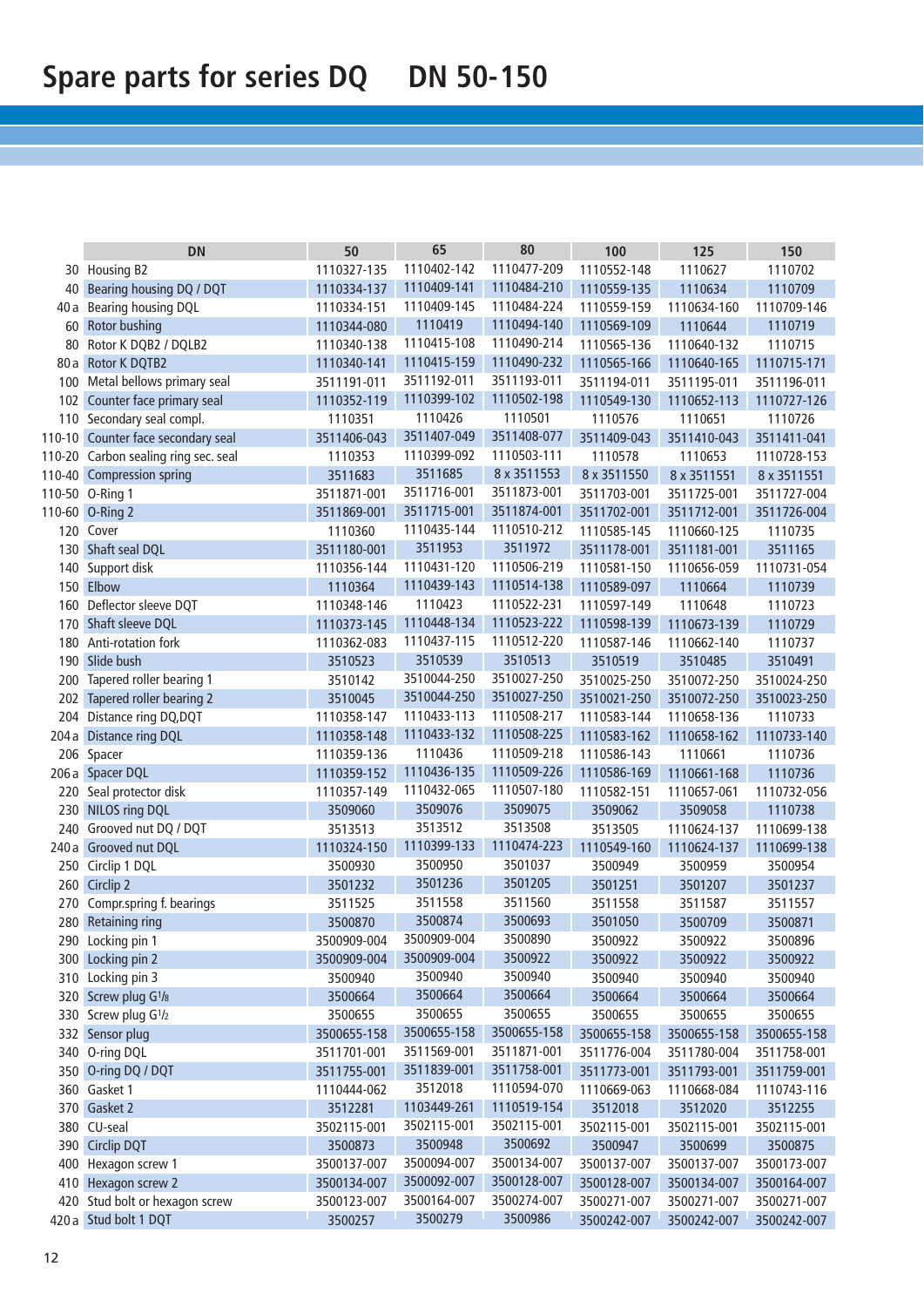| <b>DN</b>                 | 50          | 65          | 80          | 100         | 125         | 150         |
|---------------------------|-------------|-------------|-------------|-------------|-------------|-------------|
| 430 Hexagon screw 3       | 3500123-007 | 3500123-007 | 3500165-007 | 3500161-007 | 3500166-007 | 3500204-007 |
| 430 a Stud bolt 2 DQT     | 3500257     | 3500257     | 3500227-007 | 3500234     | 3500234     | 3500236     |
| 450 Hexagon nut           |             |             | 3500285-007 | 3500287-007 | 3500287-007 | 3500287-007 |
| 450 a Hexagon nut DQT     | 3500303     | 3500285-001 | 3500285-001 | 3500300     | 3500300     | 3500300     |
| 460 Hexagon nut DQT       | 3500303     | 3500303     | 3500285-001 | 3500285-001 | 3500285-001 | 3500300     |
| 470 Eye screw             | 3500668     | 3500668     | 3500668     | 3500668     | 3500668     | 3500668     |
| 480 Conical grease nipple | 3500914     | 3500914     | 3500914     | 3500914     | 3500914     | 3500914     |

Please specify exact designation when placing an inquiry or an order!